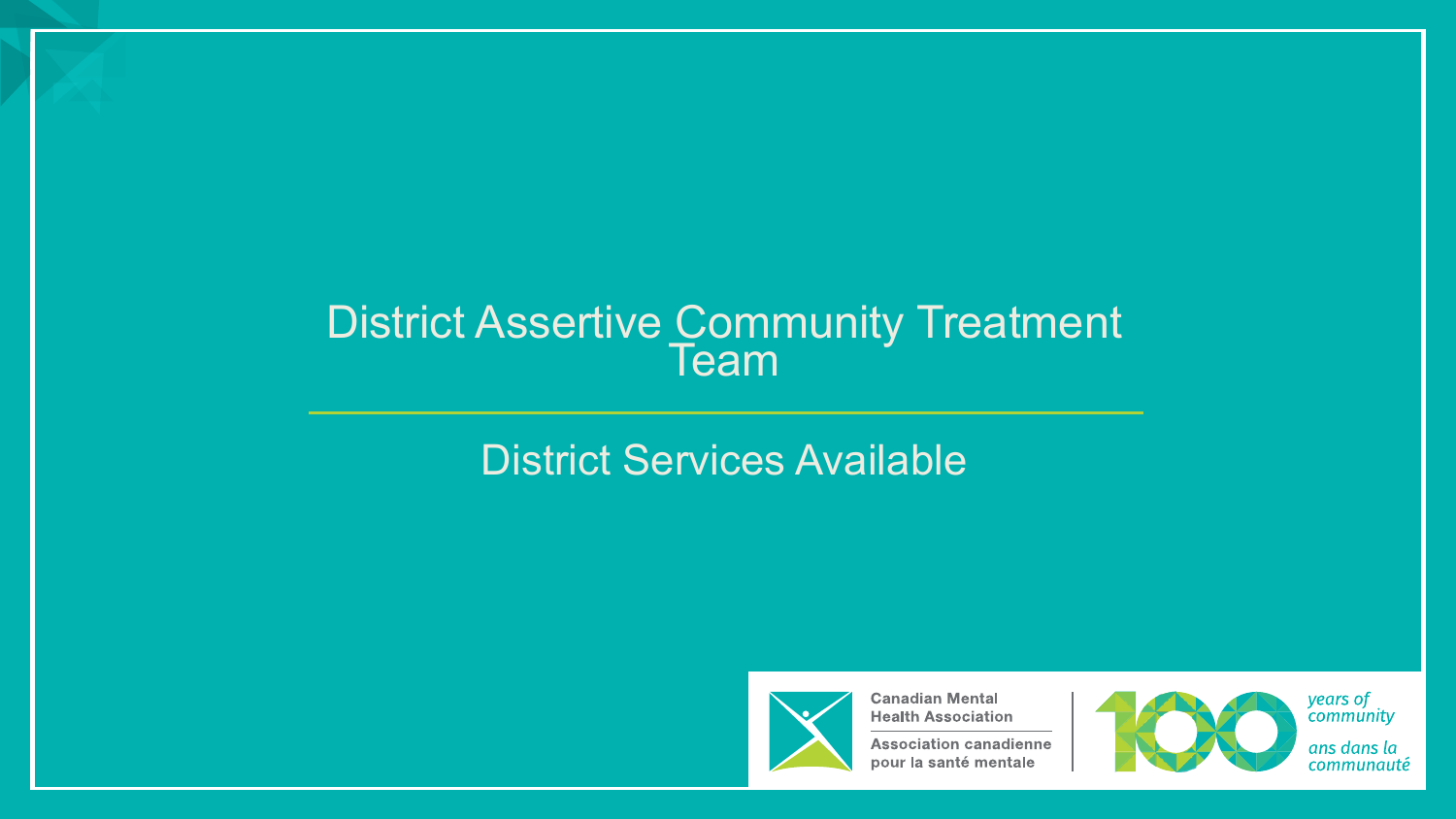### **District Referrals to Assertive Community Treatment Team (ACTT)**

- Complete CMHAK Agency Referral to ACTT form.
- Complete ACTT Referral Screening Tool.
- Client must be voluntary (otherwise CTO or Court Order)
- Client must have a Physician (or the availability of an Emergency Room Physician/nurse practitioner) to support psychiatric medication for the client.
- Client must have a community Case Manager to provide the intensive community support required. As per the ACT Standards the community Case Manager may be a bachelor's level and paraprofessional mental health worker who carries out rehabilitation and clinical sŭpport functions.
- Access to OTN/e-consults would be beneficial.



**Health Association Association canadienne** pour la santé mentale

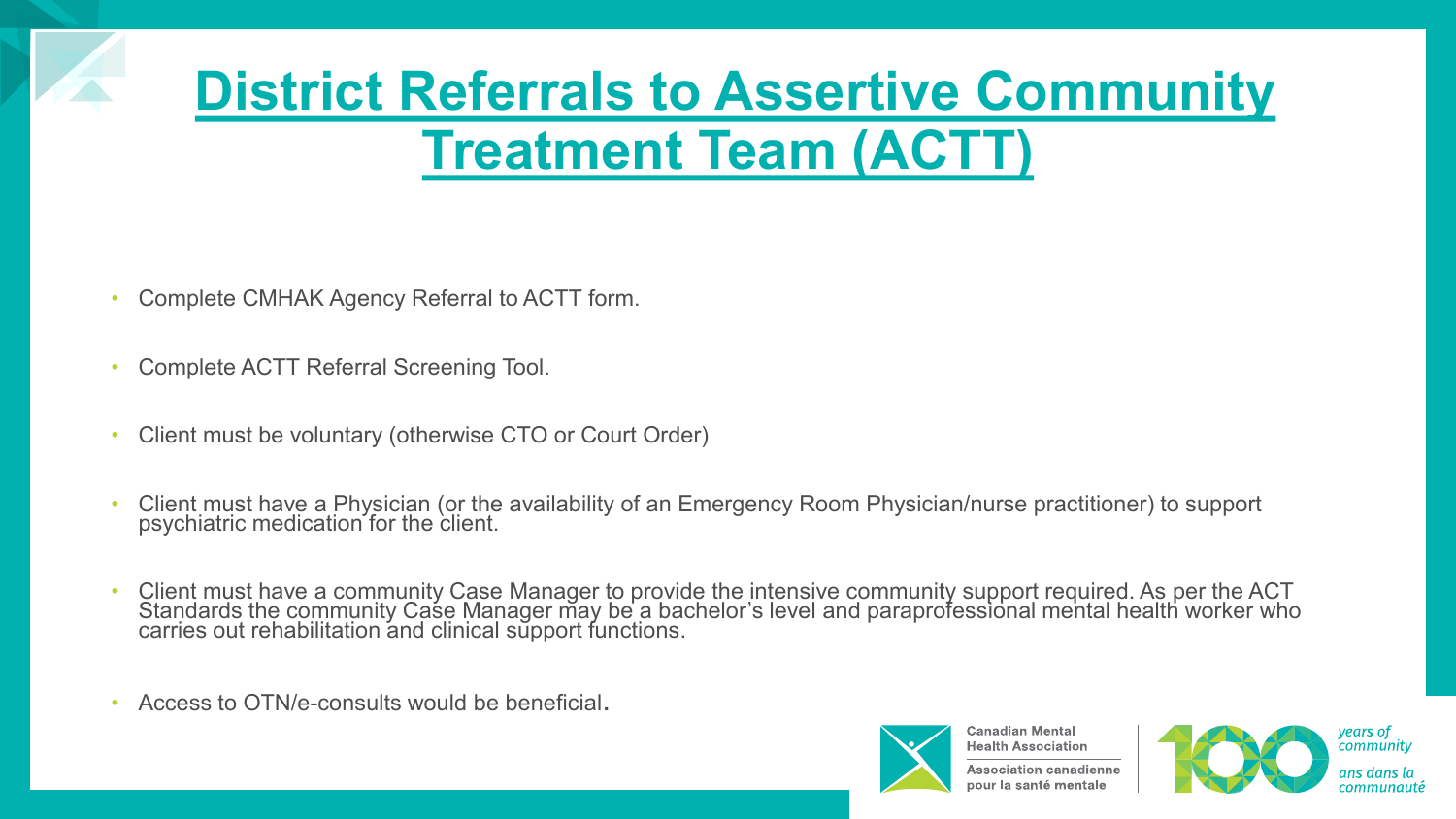

- *The ACT model is based on a recovery-oriented, long-term community based intensive case management service with specific eligibility and admission criteria. It is important to note that referrals to ACT services should not be made with the expectation that the referral will facilitate an early discharge from an inpatient hospital admission. Other community supports should be considered in discharge planning until ACT services are able to admit clients considered appropriate for ACT services.*
- **Exclusions – These clients would not be considered appropriate for ACT services:**
- Primary diagnosis of personality disorder, substance abuse, developmental disability, or organic disorders (all more appropriately treated by other specialized services).
- Client is too violent or has other significant risks that would impact safe community care.
- Client is in long term care/nursing home or Homes for Special Care.



**Health Association Association canadienne** 



years of community ans dans la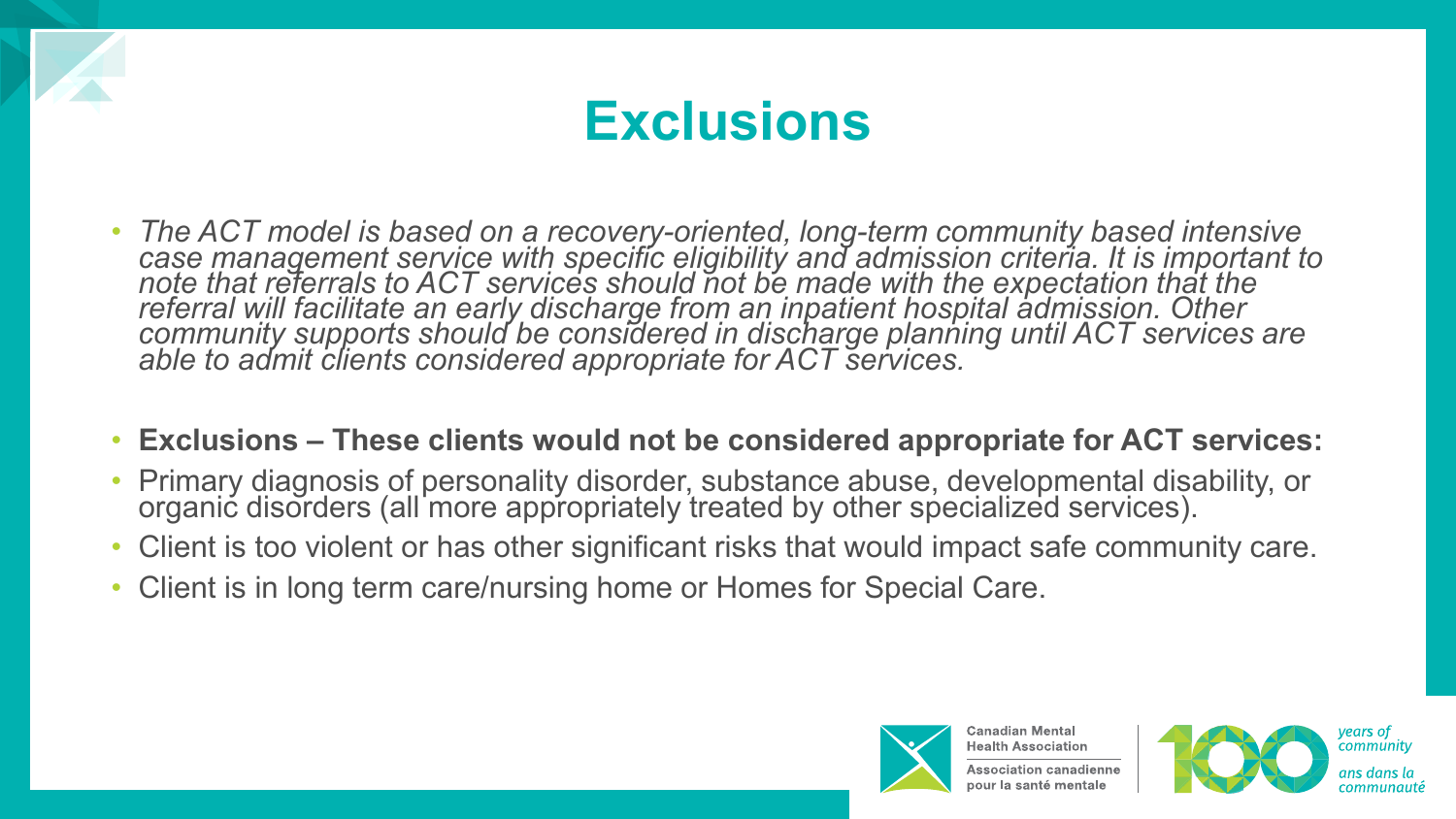#### **CRITERIA FOR ACTT**

- **Aged 18 +\*** □
- **Axis I diagnosis \*** ☐
- Examples: bipolar disorder, schizophrenia, or schizoaffective disorder
- The applicant is willing to participate in the frequency and intensity of ACTT services<sup>\*</sup> □
- **Heavy system use: \*** ☐
- Hospital admissions (more than 50 days in past 2 years preferred)
- Increased use of medical/support services x 6 months (family doctor, emergency department, outpatient psychiatry, crisis services)
- Has not been successful in less intensive conventional mental health community services (including case management)
- **Intensive community support required: \*** □
- Needs intensive support (i.e. ACT) in order to:
- Move from long term inpatient or supervised setting to the community, or,
- Avoid a long term institutional or residential placement if already in the community, or,
- Prevent long term institutional or residential placement because currently living with family and family supports are faltering or insufficient to meet the client's needs.
- **One or more of the following: \***
- **Poor medication adherence and/or treatment resistant** □



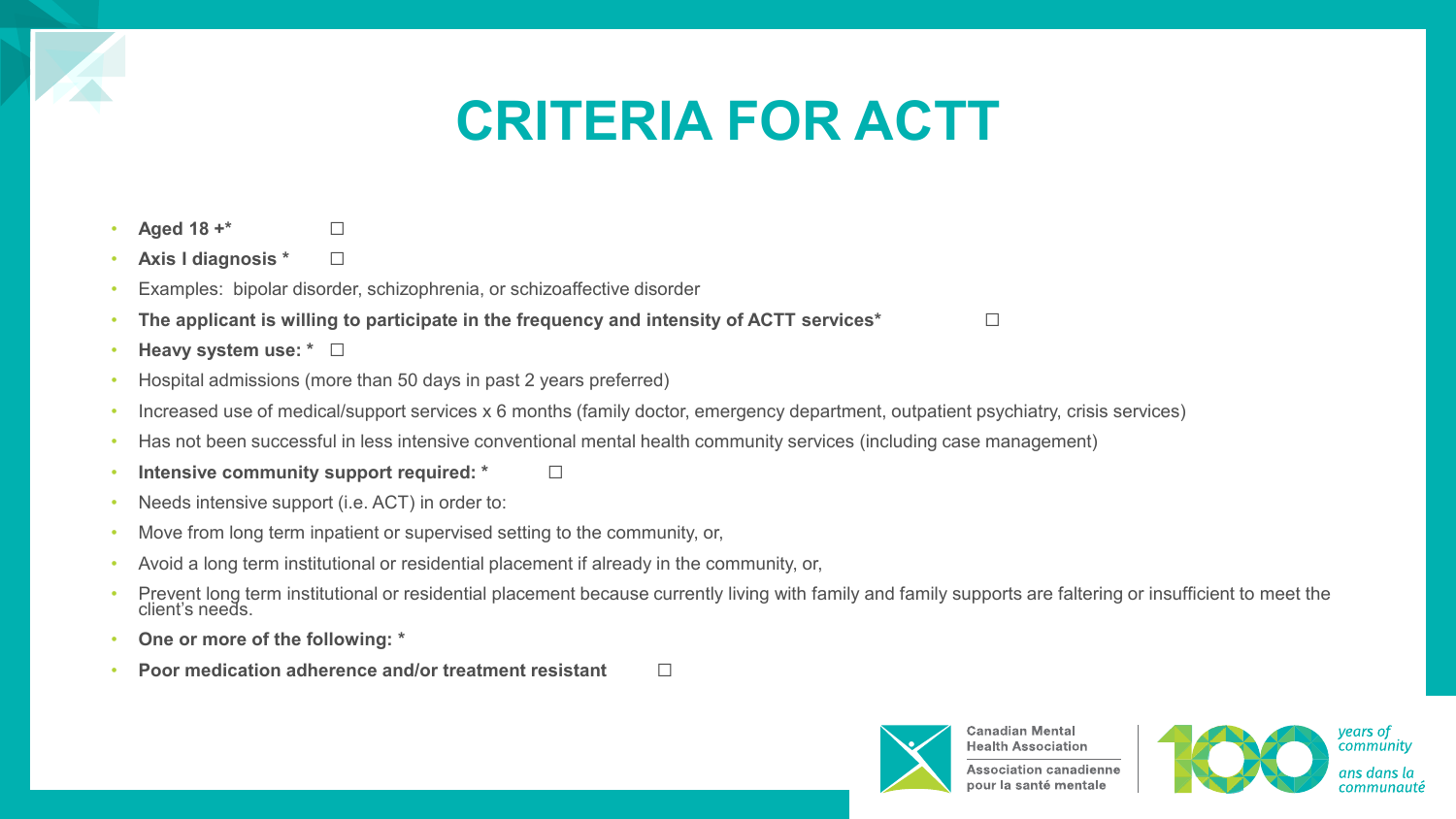#### **CRITERIA (CONTINUED)**

| Severe persistent functional impairment, such as:                                                                                                                                                                                        |  |
|------------------------------------------------------------------------------------------------------------------------------------------------------------------------------------------------------------------------------------------|--|
| Inability to consistently perform the range of practical daily living tasks required for<br>basic adult functioning in the community (e.g. personal care, meal<br>planning/cooking, homemaking tasks, budgeting, attending appointments) |  |
| Difficulty with employment/vocational issues or carrying out the homemaker role (e.g.<br>child care tasks)                                                                                                                               |  |
| <b>Housing problems:</b>                                                                                                                                                                                                                 |  |
| Inability to maintain a safe living situation (e.g. homelessness, at risk of<br>homelessness, multiple evictions, difficult to house)<br>Needs supportive housing                                                                        |  |
| Able to live in more independent housing if intensive support is available                                                                                                                                                               |  |
| <b>Additional factors:</b>                                                                                                                                                                                                               |  |
| <b>Addictions:</b> Co-existing substance abuse disorder x 6 months or longer                                                                                                                                                             |  |
| <b>Legal involvement:</b> In the past 2 years,<br>Substantial jail time, recurring police involvement, Not Criminally<br>Responsible/Ontario Review Board, or court diversion/involvement                                                |  |

*Note: In the event that there are conflicting opinions between the ACT Team and the referring source with respect to a primary diagnosis and primacy of symptom presentation, the ACT Team shall exercise due diligence in gathering information from all available sources and the ACT Team's determination of the diagnosis at time of referral shall be viewed as definitive and shall determine acceptance or refusal of the referral.*



**Canadian Mental Health Association** 

**Association canadienne** pour la santé mentale



years of<br>community ans dans la communauté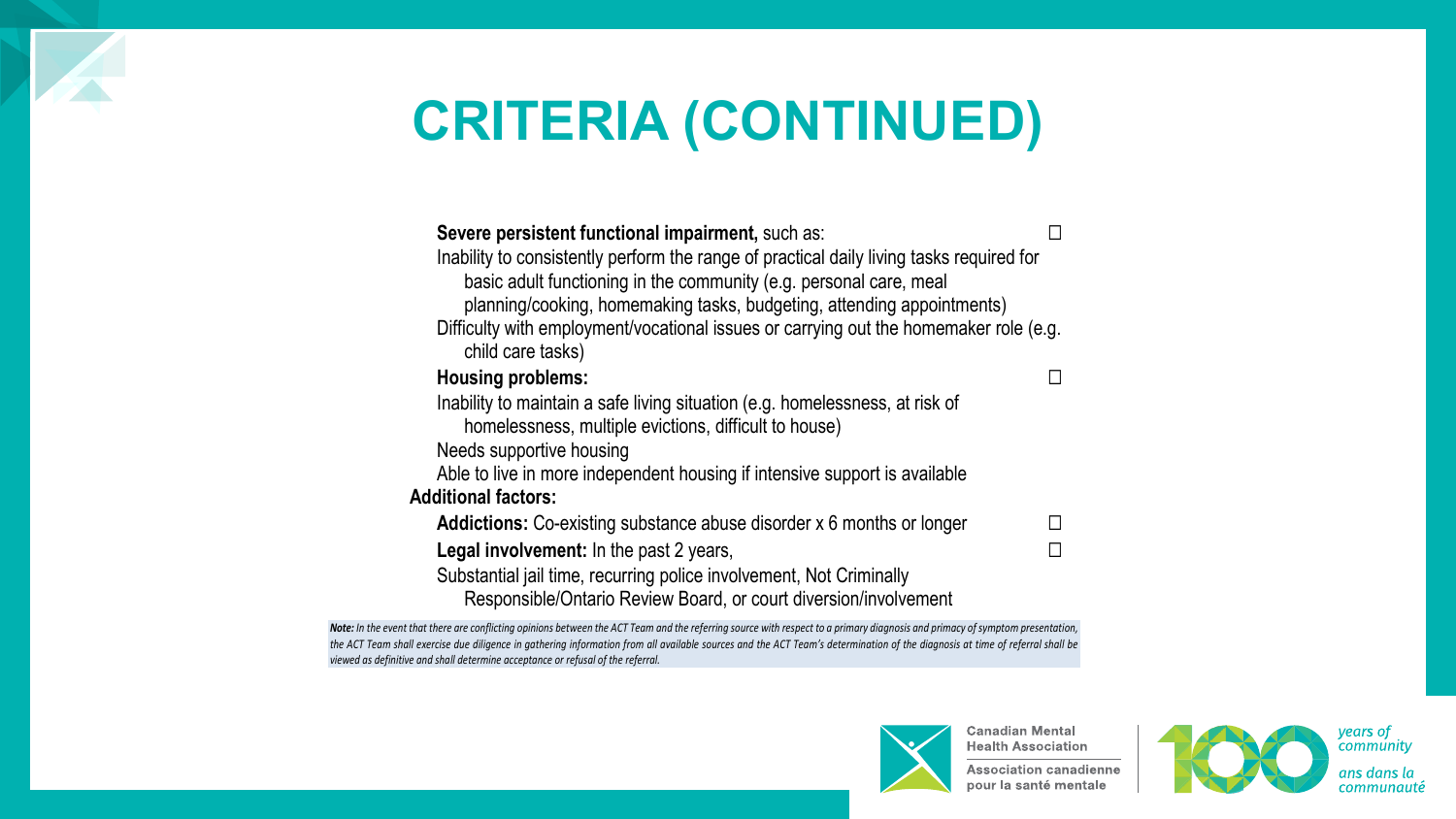#### **DISTRICT ACTT SERVICES- Via OTN, E-Consult, Telephone or ZOOM**

- Diabetes Education
- **Smoking Cessation**
- Medication Information
- Employment Assessment (Job readiness)
- Occupational Therapy Assessments (FROP-COM, COPM, etc)
- Therapy (CBT,CBT-P, Motivational Interviewing, Skill Building-DBT based)
- Peer Support- family and clients
- Living Life to the Full
- Psychiatric Support
- Nursing Support
- Family Intervention Therapy
- GAIN-Q3 (Addictions assessment)
- Case Management
- \*\*These services can be offered through OTN, E-Consult, Telephone, and ZOOM (PHIPA Compliant) when the client is not in Kenora.



**Health Association Association canadienne** pour la santé mentale



years of community ans dans la communauté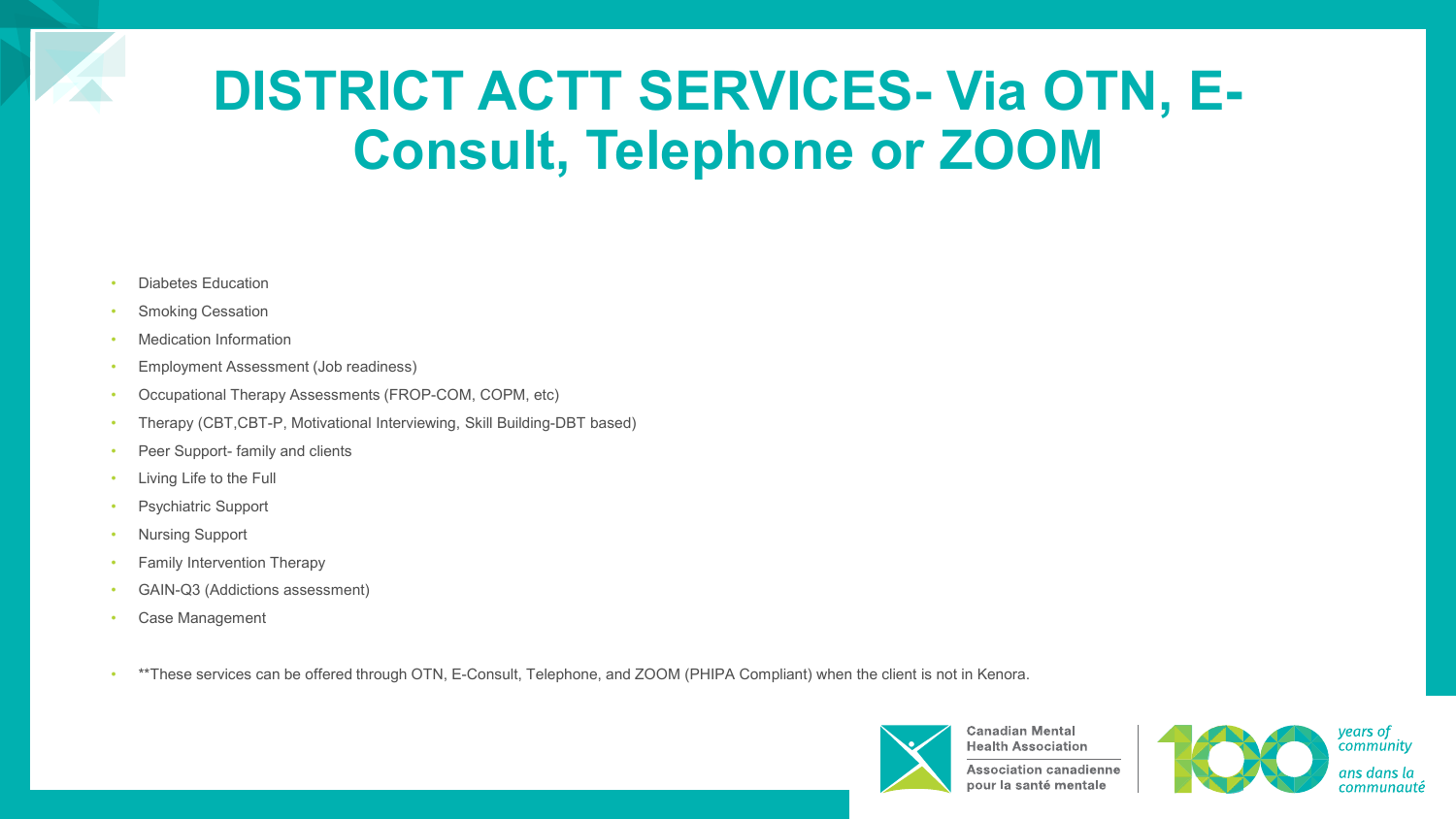

#### **EMPLOYMENT ASSESSMENT**

- Vocational Rehabilitation Worker support
- Employment screening and assessment
- Resume building
- Job development and discovery
- Networking (Working with community partners)
- Interview skill building
- Job readiness groups



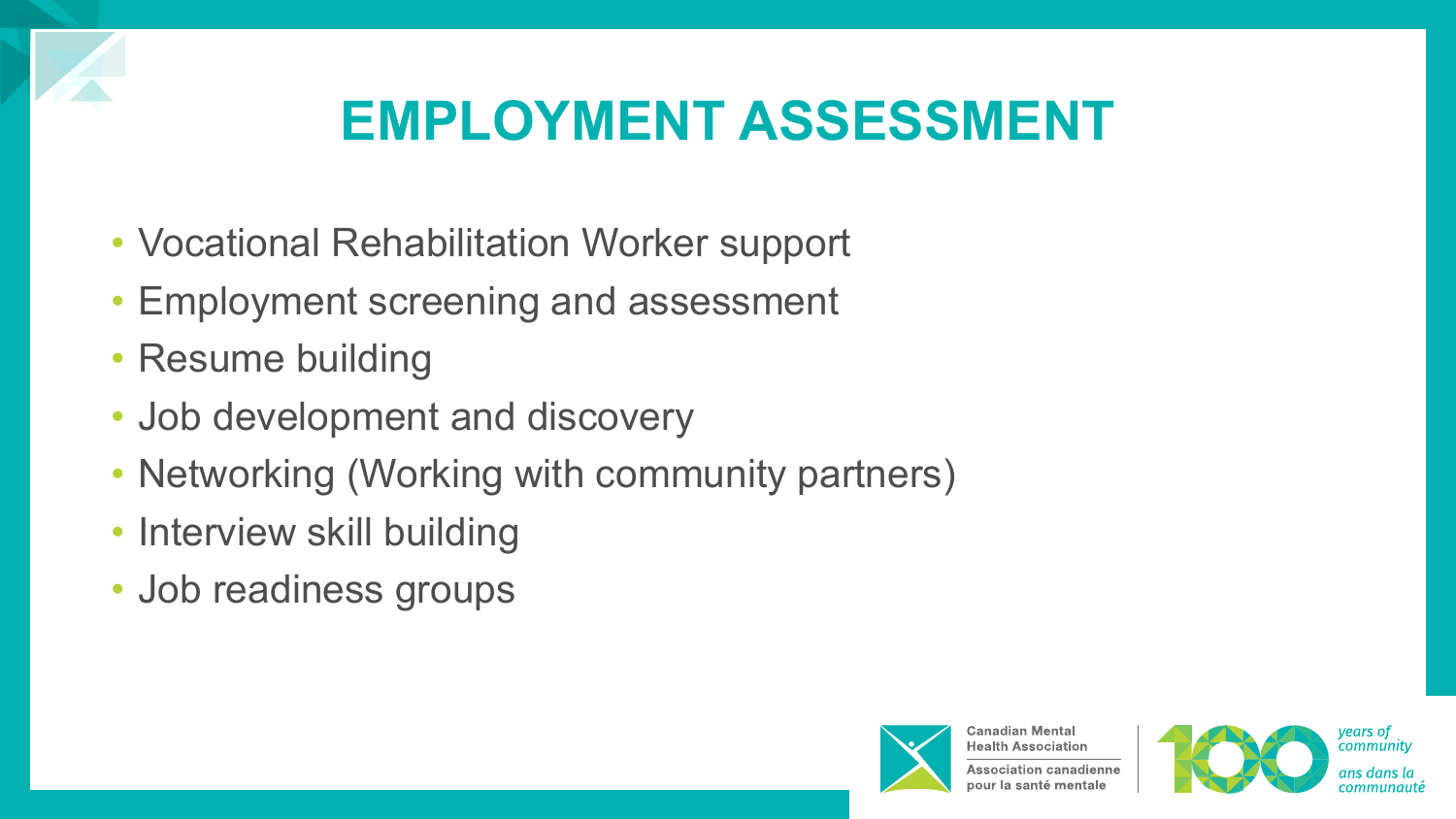### **OCCUPATIONAL THERAPY ASSESSMENTS**

- Independent Living Scales (ILS): The ILS is a standardized occupational therapy assessment used to determine an individual's functional ability in their daily living skills. It combines interview questions and tasks to assess memory/orientation, health and safety, money mănagement, managing home and transportation, and social adjustment, as well as problem-solving and performance/information.
- Canadian Occupational Performance Measure (COPM): The COPM is a client-centered assessment that looks at a client's self-perceptions in three areas of daily life: śelf-care, productivity, and leisure. Through this, an<br>individ<u>u</u>al's occupational performance issues (OPIs) are identified, which can help determine the individ goals. The COPM asks clients to identify activities which they need, want, or are expected to do but can't do, don't do, or aren't satisfied with how they do the occupation. $\check{\;\;}$
- Activity Interest Checklist: Activity Interest Checklists are assessments that asks client's to rate their level of interest in a variety of leisure activities. These assessments can: provide a client with ideas to expand their engagement in leisure activities; help staff build rapport with a client; help tailor interventions or recommendations; help with program planning and development; etc.
- \*Falls risk for Older People Community Setting assessment tool (FROP-Com): The FROP-Com combines interview questions and in-person observations to assess an individual's risk for falling. \*At CMHA, Kenora<br>Branch, any trained staff member can complete the FROP-Com with a client. A CMHA, Kenora Branch<br>occupational thera



**Canadian Mental Health Association** 

**Association canadienne** 



years of<br>community ans dans la communauté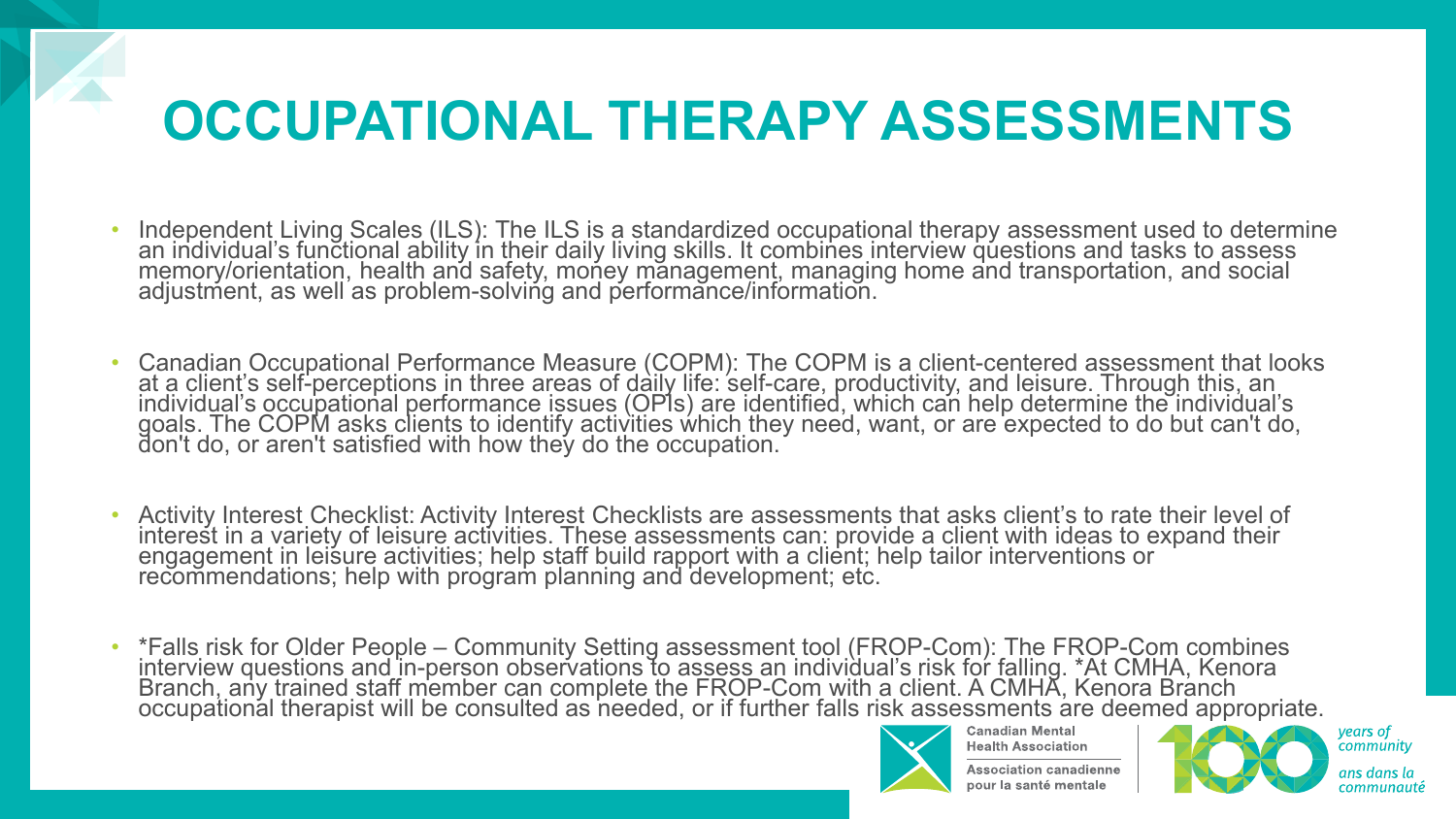#### **Clinical Interventions**

- Cognitive Behavioural Therapy
- Skill Building (Based on Dialectical Behavioural Therapy)
- Motivational Interviewing
- GAIN Q 3
- CBT for Psychosis
- Mindfulness
- Family intervention therapy
- Referral to Behavioural Therapy (Ontario Shores)



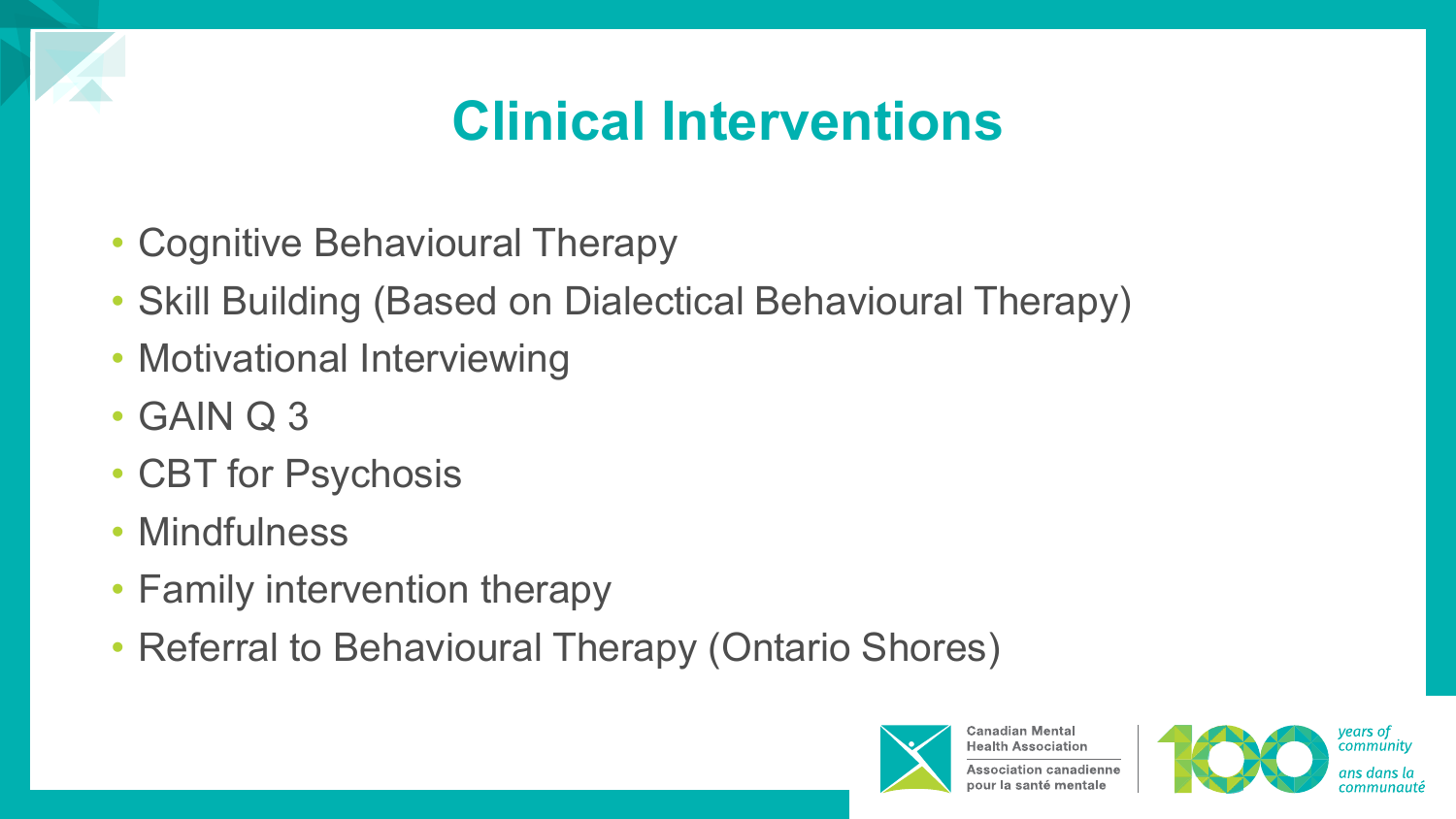

#### **PEER SUPPORT**

- Client Support
- Family Support
- Advocacy
- Linkage to resources
- Facilitate support groups



**Health Association Association canadienne** pour la santé mentale

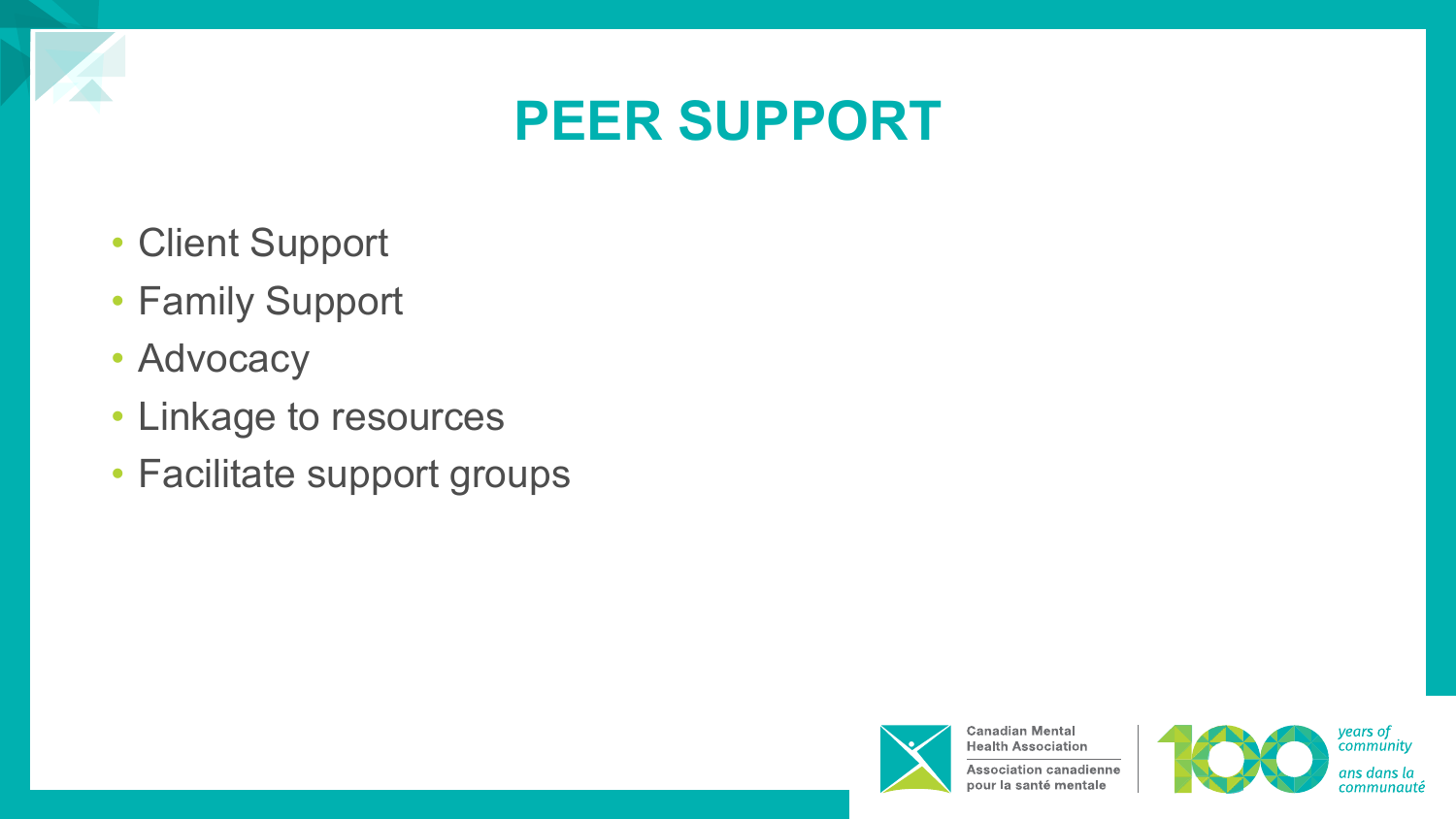

#### **PSYCHIATRIC SUPPORT**

- ACTT Psychiatrist through telephone, OTN, e-consults or ZOOM
- Psychiatric medication monitoring
- Psychiatric assessments
- Recovery Plan support/assessment



**Health Association Association canadienne** 



years of community ans dans la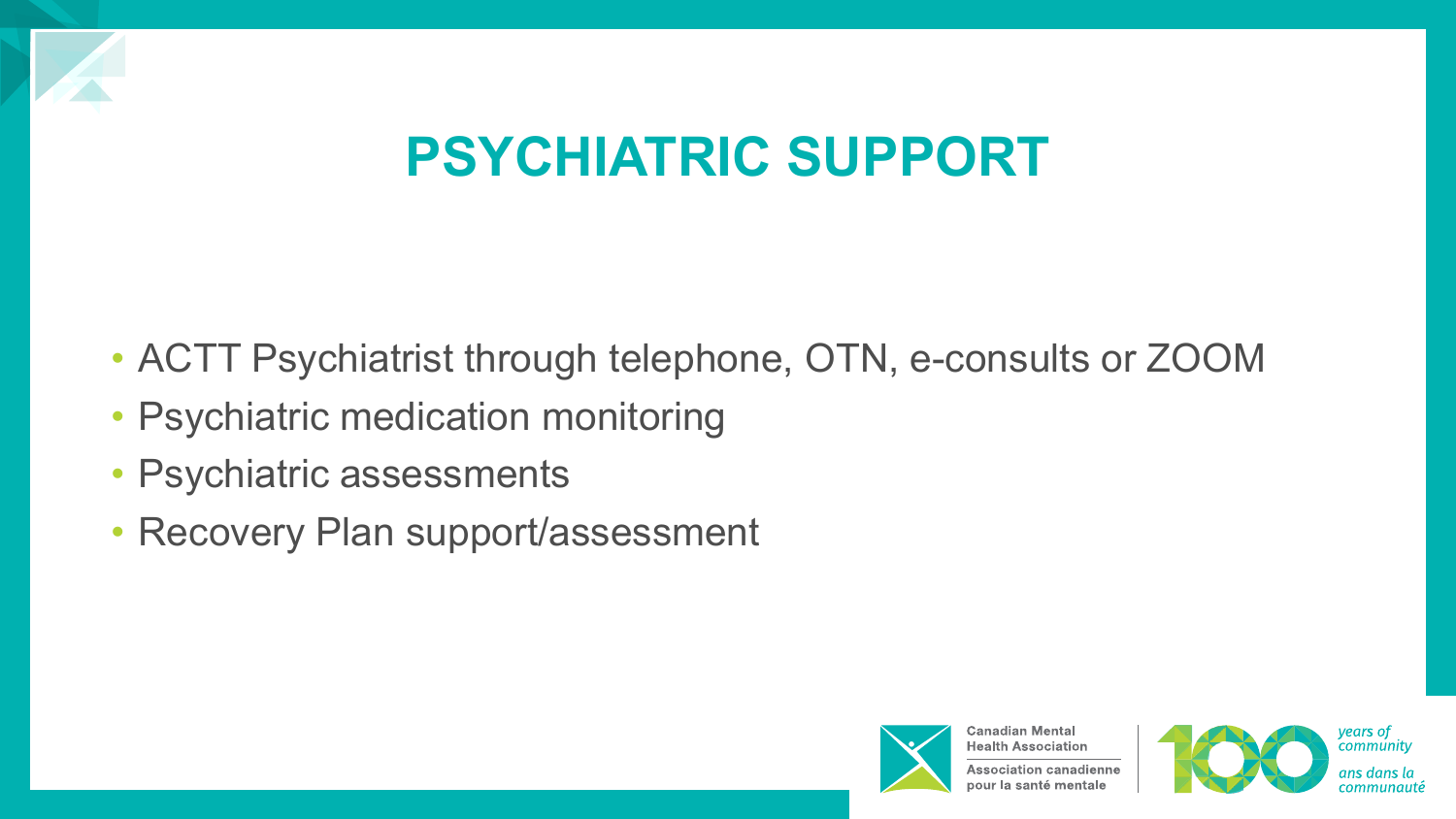#### **NURSING SUPPORT**

- Symptom management
- Liaison with Nursing collaterals in community (e.g. First Nation Nursing Station)
- Assessment of possible side effects of medication
- 1:1 Teaching
- Group education
- Information regarding blood sugar monitoring
- Metabolic screening information
- Psychoeducational information regarding hypoglycemia and hyperglycemia
- Proper storage of medication
- Hygiene, diet and exercise education
- Referral back to Physician when needed
- Symptom management
- Education/management on possible side effects of medication
- Psychoeducational information regarding Serious Mental Illness and medication support
- Medication assessment by ACTT Psychiatrist
- Nursing support to Health Centers on First Nation Communities